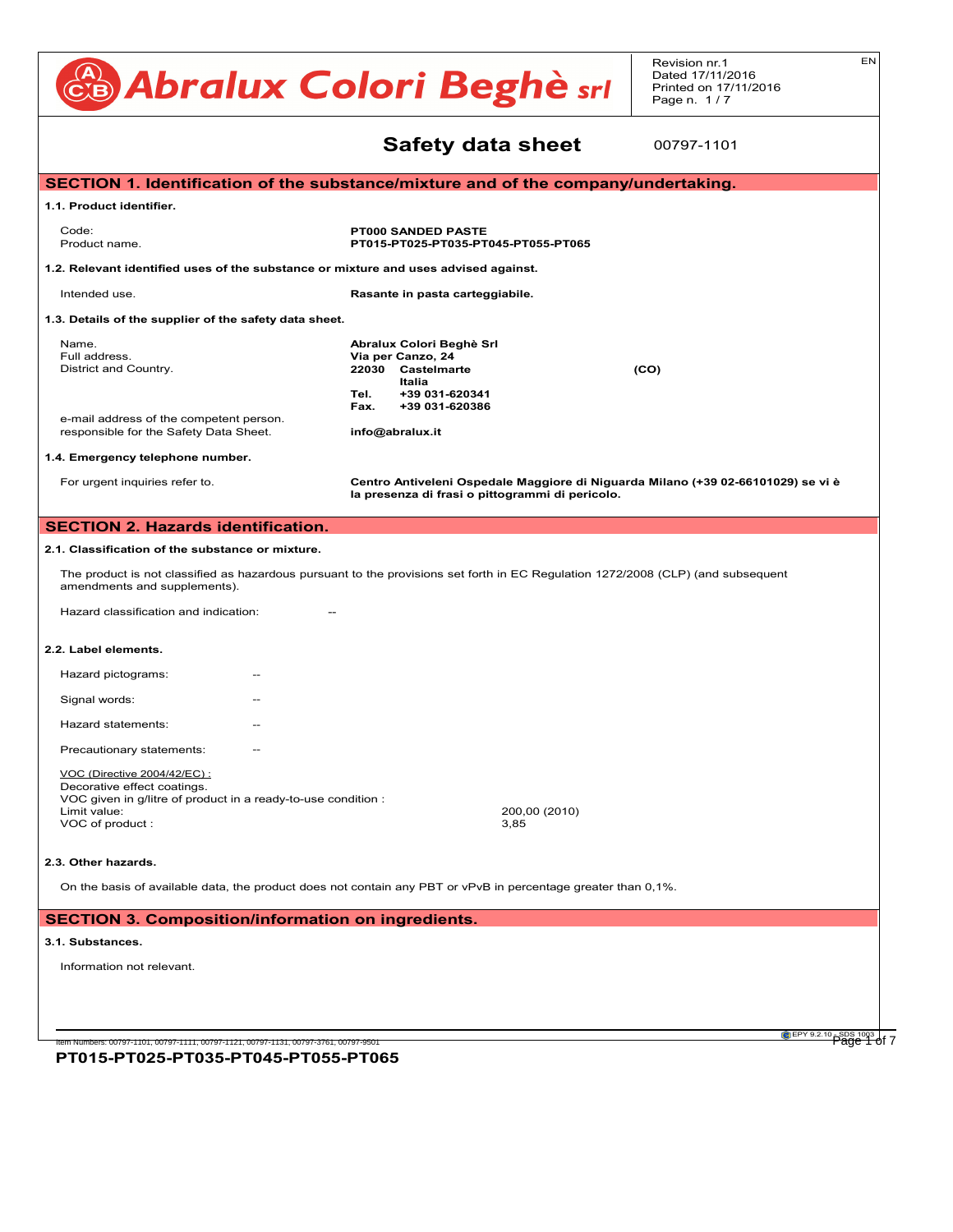CB Abralux Colori Beghè srl

Revision nr.1 Dated 17/11/2016 Printed on 17/11/2016 Page n. 2 / 7

**SECTION 3. Composition/information on ingredients.** ... / >>

#### **3.2. Mixtures.**

The product does not contain substances classified as being hazardous to human health or the environment pursuant to the provisions Regulation (EU) 1272/2008 (CLP) (and subsequent amendments and supplements) in such quantities as to require the statement.

#### **SECTION 4. First aid measures.**

#### **4.1. Description of first aid measures.**

EYES: Remove contact lenses, if present. Wash immediately with plenty of water for at least 30-60 minutes, opening the eyelids fully. Get medical advice/attention.

SKIN: Remove contaminated clothing. Rinse skin with a shower immediately. Get medical advice/attention.

INGESTION: Have the subject drink as much water as possible. Get medical advice/attention. Do not induce vomiting unless explicitly authorised by a doctor.

INHALATION: Get medical advice/attention immediately. Remove victim to fresh air, away from the accident scene. If the subject stops breathing, administer artificial respiration. Take suitable precautions for rescue workers.

#### **4.2. Most important symptoms and effects, both acute and delayed.**

Specific information on symptoms and effects caused by the product are unknown. For symptoms and effects caused by the contained substances, see chap. 11.

#### **4.3. Indication of any immediate medical attention and special treatment needed.** Information not available.

# **SECTION 5. Firefighting measures.**

#### **5.1. Extinguishing media.**

SUITABLE EXTINGUISHING EQUIPMENT The extinguishing equipment should be of the conventional kind: carbon dioxide, foam, powder and water spray. UNSUITABLE EXTINGUISHING EQUIPMENT None in particular.

#### **5.2. Special hazards arising from the substance or mixture.**

HAZARDS CAUSED BY EXPOSURE IN THE EVENT OF FIRE Do not breathe combustion products.

#### **5.3. Advice for firefighters.** GENERAL INFORMATION

Use jets of water to cool the containers to prevent product decomposition and the development of substances potentially hazardous for health. Always wear full fire prevention gear. Collect extinguishing water to prevent it from draining into the sewer system. Dispose of contaminated water used for extinction and the remains of the fire according to applicable regulations. SPECIAL PROTECTIVE EQUIPMENT FOR FIRE-FIGHTERS

Normal fire fighting clothing i.e. fire kit (BS EN 469), gloves (BS EN 659) and boots (HO specification A29 and A30) in combination with self-contained open circuit positive pressure compressed air breathing apparatus (BS EN 137).

#### **SECTION 6. Accidental release measures.**

#### **6.1. Personal precautions, protective equipment and emergency procedures.**

Block the leakage if there is no hazard.

Wear suitable protective equipment (including personal protective equipment referred to under Section 8 of the safety data sheet) to prevent any contamination of skin, eyes and personal clothing. These indications apply for both processing staff and those involved in emergency procedures.

#### **6.2. Environmental precautions.**

The product must not penetrate into the sewer system or come into contact with surface water or ground water.

#### **6.3. Methods and material for containment and cleaning up.**

Collect the leaked product into a suitable container. If the product is flammable, use explosion-proof equipment. Evaluate the compatibility of the container to be used, by checking section 10. Absorb the remainder with inert absorbent material.

Make sure the leakage site is well aired. Contaminated material should be disposed of in compliance with the provisions set forth in point 13.

#### **6.4. Reference to other sections.**

Any information on personal protection and disposal is given in sections 8 and 13.

**PT015-PT025-PT035-PT045-PT055-PT065** m Numbers: 00797-1101, 00797-1111, 00797-1121, 00797-1131, 00797-3761, 00797-951

EPY 9.2.10 SDS 1003 of 7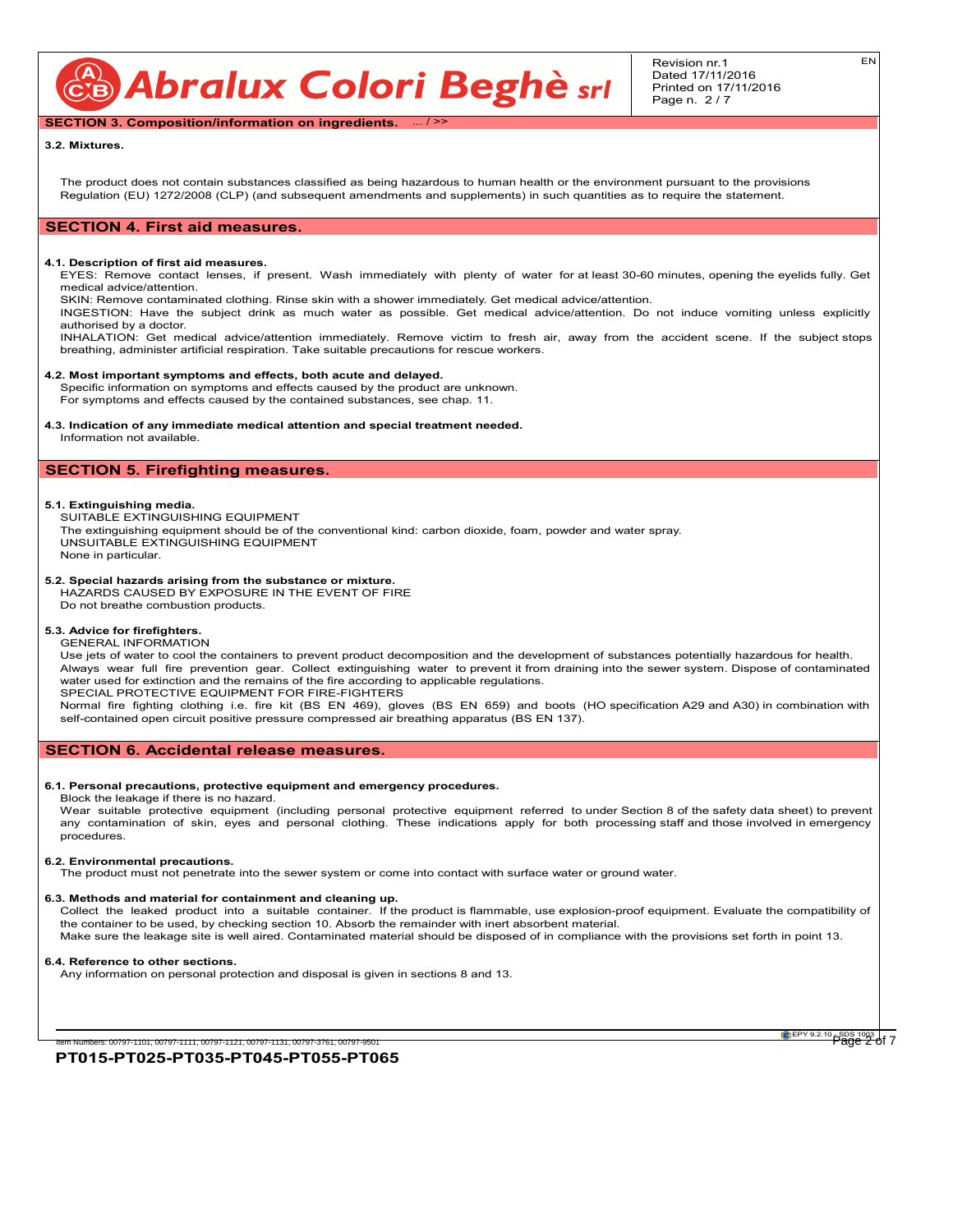CB Abralux Colori Beghè sri

## **SECTION 7. Handling and storage.**

#### **7.1. Precautions for safe handling.**

Ensure that there is an adequate earthing system for the equipment and personnel. Avoid contact with eyes and skin. Do not breathe powders, vapours or mists. Do not eat, drink or smoke during use. Wash hands after use. Avoid leakage of the product into the environment.

#### **7.2. Conditions for safe storage, including any incompatibilities.**

Store only in the original container. Store in a ventilated and dry place, far away from sources of ignition. Keep containers well sealed. Keep the product in clearly labelled containers. Avoid overheating. Avoid violent blows. Keep containers away from any incompatible materials, see section 10 for details.

## **7.3. Specific end use(s).**

Information not available.

**SECTION 8. Exposure controls/personal protection.**

#### **8.1. Control parameters.**

Information not available.

#### **8.2. Exposure controls.**

Comply with the safety measures usually applied when handling chemical substances. HAND PROTECTION None required. SKIN PROTECTION None required. EYE PROTECTION None required. RESPIRATORY PROTECTION

If the threshold value (e.g. TLV-TWA) is exceeded for the substance or one of the substances present in the product, use a mask with a type B filter whose class (1, 2 or 3) must be chosen according to the limit of use concentration. (see standard EN 14387). In the presence of gases or vapours of various kinds and/or gases or vapours containing particulate (aerosol sprays, fumes, mists, etc.) combined filters are required. Respiratory protection devices must be used if the technical measures adopted are not suitable for restricting the worker's exposure to the threshold values considered. The protection provided by masks is in any case limited.

If the substance considered is odourless or its olfactory threshold is higher than the corresponding TLV-TWA and in the case of an emergency, wear open-circuit compressed air breathing apparatus (in compliance with standard EN 137) or external air-intake breathing apparatus (in compliance with standard EN 138). For a correct choice of respiratory protection device, see standard EN 529. ENVIRONMENTAL EXPOSURE CONTROLS.

The emissions generated by manufacturing processes, including those generated by ventilation equipment, should be checked to ensure compliance with environmental standards.

#### **SECTION 9. Physical and chemical properties.**

# **9.1. Information on basic physical and chemical properties.**<br>
Appearance pasty

| Appearance                             |        | pasty                            |
|----------------------------------------|--------|----------------------------------|
| Colour                                 |        | <b>BIANCO + TINTE A CARTELLA</b> |
| Odour                                  |        | characteristic                   |
| Odour threshold.                       |        | Not available.                   |
| pH.                                    |        | 8                                |
| Melting point / freezing point.        |        | Not available.                   |
| Initial boiling point.                 |        | Not applicable.                  |
| Boiling range.                         |        | Not available.                   |
| Flash point.                           | $\geq$ | Not applicable.                  |
| <b>Evaporation Rate</b>                |        | N.A.                             |
| Flammability of solids and gases       |        | not flammable                    |
| Lower inflammability limit.            |        | Not available.                   |
| Upper inflammability limit.            |        | Not available.                   |
| Lower explosive limit.                 |        | Not available.                   |
| Upper explosive limit.                 |        | Not available.                   |
| Vapour pressure.                       |        | Not available.                   |
| Vapour density                         |        | N.A.                             |
| Relative density.                      |        | 1.40                             |
| Solubility                             |        | partially soluble in water       |
| Partition coefficient: n-octanol/water |        | N.A.                             |
| Auto-ignition temperature.             |        | Not available.                   |
|                                        |        |                                  |

**EPY 9.2.10** SDS 1003 of 7

#### **PT015-PT025-PT035-PT045-PT055-PT065** Numbers: 00797-1101, 00797-1111, 00797-1121, 00797-1131, 00797-3761, 00797-95

EN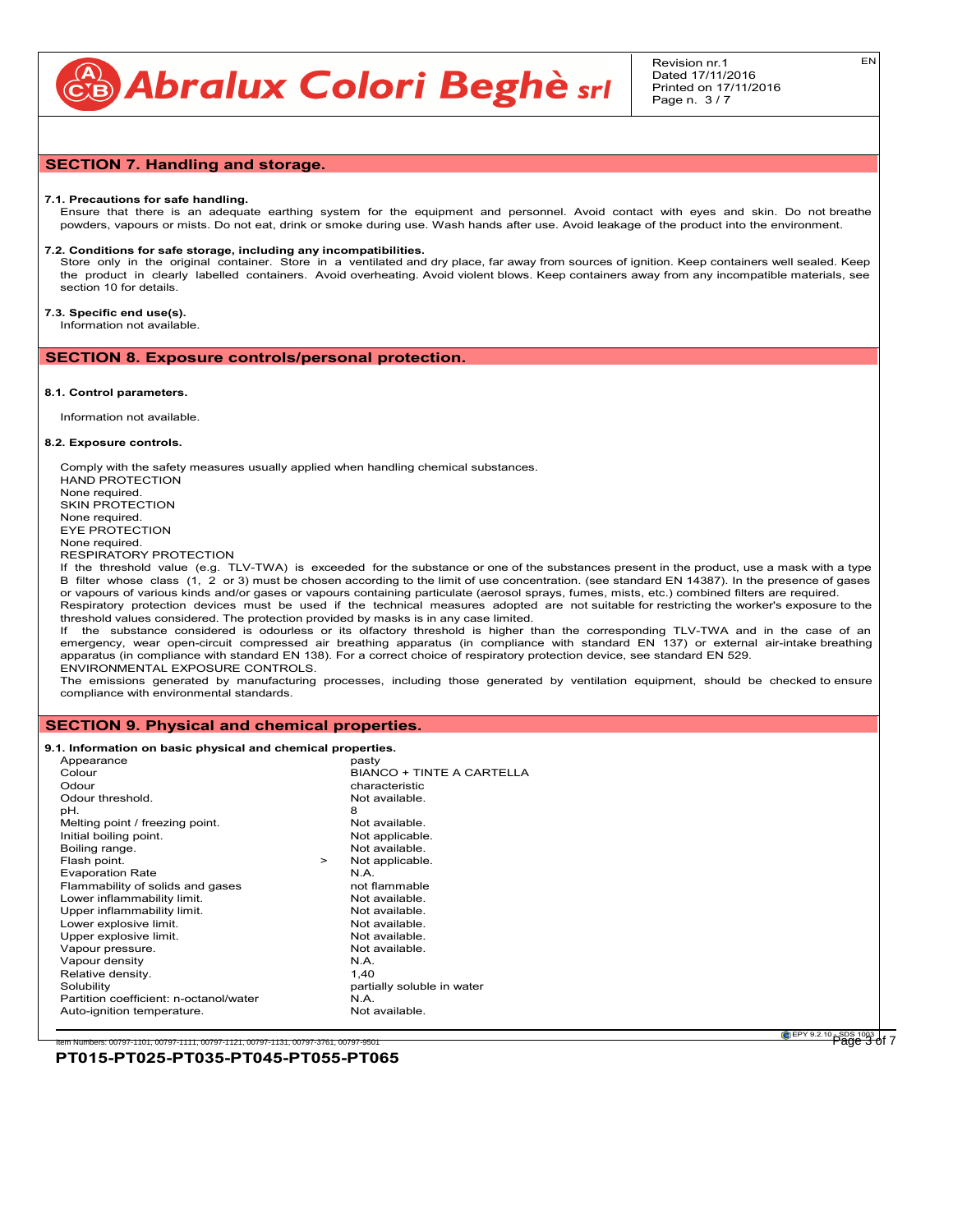| CB Abralux Colori Beghè srl | Revision nr. 1<br>Dated 17/11/2016<br>Printed on 17/11/2016<br>Page n. 4/7 | ΕN |
|-----------------------------|----------------------------------------------------------------------------|----|
|-----------------------------|----------------------------------------------------------------------------|----|

# **SECTION 9. Physical and chemical properties.** ... / >> Decomposition temperature. Not available. Viscosity<br>
Viscosity<br>
Explosive properties<br>
Mot available

Explosive properties Oxidising properties Not available. **9.2. Other information.** VOC (Directive 2004/42/EC) : 0,27 % - 3,85 g/litre.<br>VOC (volatile carbon) : contract of 0.01 % - 0,00 g/litre. VOC (volatile carbon) :

## **SECTION 10. Stability and reactivity.**

#### **10.1. Reactivity.**

There are no particular risks of reaction with other substances in normal conditions of use.

2-METHYLPENTANE-2,4-DIOL Decomposes under the effect of heat.

#### **10.2. Chemical stability.**

The product is stable in normal conditions of use and storage.

#### **10.3. Possibility of hazardous reactions.**

No hazardous reactions are foreseeable in normal conditions of use and storage.

#### **10.4. Conditions to avoid.**

None in particular. However the usual precautions used for chemical products should be respected.

SODIUM HYDROXIDE Avoid exposure to: air,moisture,sources of heat.

2-METHYLPENTANE-2,4-DIOL Avoid exposure to: sources of heat,naked flames.

#### **10.5. Incompatible materials.**

SODIUM HYDROXIDE Incompatible with: strong acids,ammonia,zinc,lead,aluminium,water,flammable liquids.

#### 2-METHYLPENTANE-2,4-DIOL

Incompatible with: strong acids,strong oxidants.Compatible materials: carbon steel,aluminium.

### **10.6. Hazardous decomposition products.**

Information not available.

#### **SECTION 11. Toxicological information.**

#### **11.1. Information on toxicological effects.**

#### ACUTE TOXICITY.

LC50 (Inhalation - vapours) of the mixture: Not classified (no significant component).<br>
LC50 (Inhalation - mists / powders) of the mixture: Not classified (no significant component). LC50 (Inhalation - mists / powders) of the mixture: LD50 (Oral) of the mixture: Notel and Society of the mixture: Not classified (no significant component).<br>Not classified (no significant component).

Not classified (no significant component).

SKIN CORROSION / IRRITATION. Does not meet the classification criteria for this hazard class.

SERIOUS EYE DAMAGE / IRRITATION. Does not meet the classification criteria for this hazard class.

RESPIRATORY OR SKIN SENSITISATION. Does not meet the classification criteria for this hazard class.

GERM CELL MUTAGENICITY.

**PT015-PT025-PT035-PT045-PT055-PT065** .<br>Item Numbers: 00797-1101, 00797-1111, 00797-1121, 00797-1131, 00797-3761, 00797-950

**EPY 9.2.10** SDS 1003 of 7

EN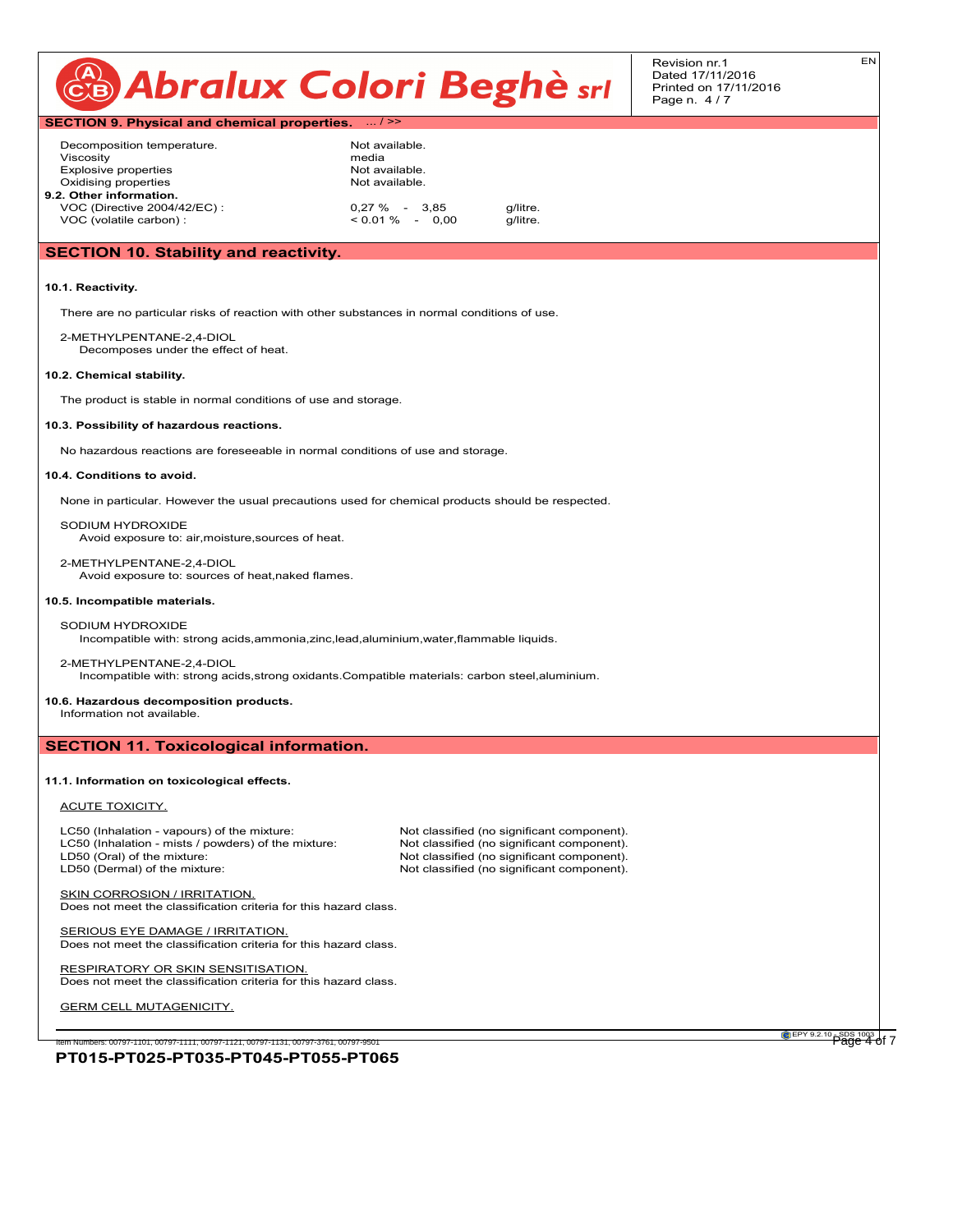# CB Abralux Colori Beghè srl

Revision nr.1 Dated 17/11/2016 Printed on 17/11/2016 Page n. 5 / 7

**SECTION 11. Toxicological information.** ... / >>

Does not meet the classification criteria for this hazard class.

CARCINOGENICITY. Does not meet the classification criteria for this hazard class.

REPRODUCTIVE TOXICITY. Does not meet the classification criteria for this hazard class.

STOT - SINGLE EXPOSURE Does not meet the classification criteria for this hazard class.

STOT - REPEATED EXPOSURE. Does not meet the classification criteria for this hazard class.

ASPIRATION HAZARD. Does not meet the classification criteria for this hazard class.

### **SECTION 12. Ecological information.**

Use this product according to good working practices. Avoid littering. Inform the competent authorities, should the product reach waterways or contaminate soil or vegetation.

**12.1. Toxicity.** Information not available.

**12.2. Persistence and degradability.** Information not available.

**12.3. Bioaccumulative potential.** Information not available.

**12.4. Mobility in soil.** Information not available.

#### **12.5. Results of PBT and vPvB assessment.**

On the basis of available data, the product does not contain any PBT or vPvB in percentage greater than 0,1%.

#### **12.6. Other adverse effects.**

Information not available.

#### **SECTION 13. Disposal considerations.**

#### **13.1. Waste treatment methods.**

Reuse, when possible. Neat product residues should be considered special non-hazardous waste.

Disposal must be performed through an authorised waste management firm, in compliance with national and local regulations. CONTAMINATED PACKAGING

Contaminated packaging must be recovered or disposed of in compliance with national waste management regulations.

## **SECTION 14. Transport information.**

The product is not dangerous under current provisions of the Code of International Carriage of Dangerous Goods by Road (ADR) and by Rail (RID), of the International Maritime Dangerous Goods Code (IMDG), and of the International Air Transport Association (IATA) regulations.

#### **14.1. UN number.**

Not applicable.

**14.2. UN proper shipping name.**

Not applicable.

#### **14.3. Transport hazard class(es).**

Not applicable.

**EPY 9.2.10** SDS 1003 of 7

**PT015-PT025-PT035-PT045-PT055-PT065** Item Numbers: 00797-1101, 00797-1111, 00797-1121, 00797-1131, 00797-3761, 00797-9501 Page 5 of 7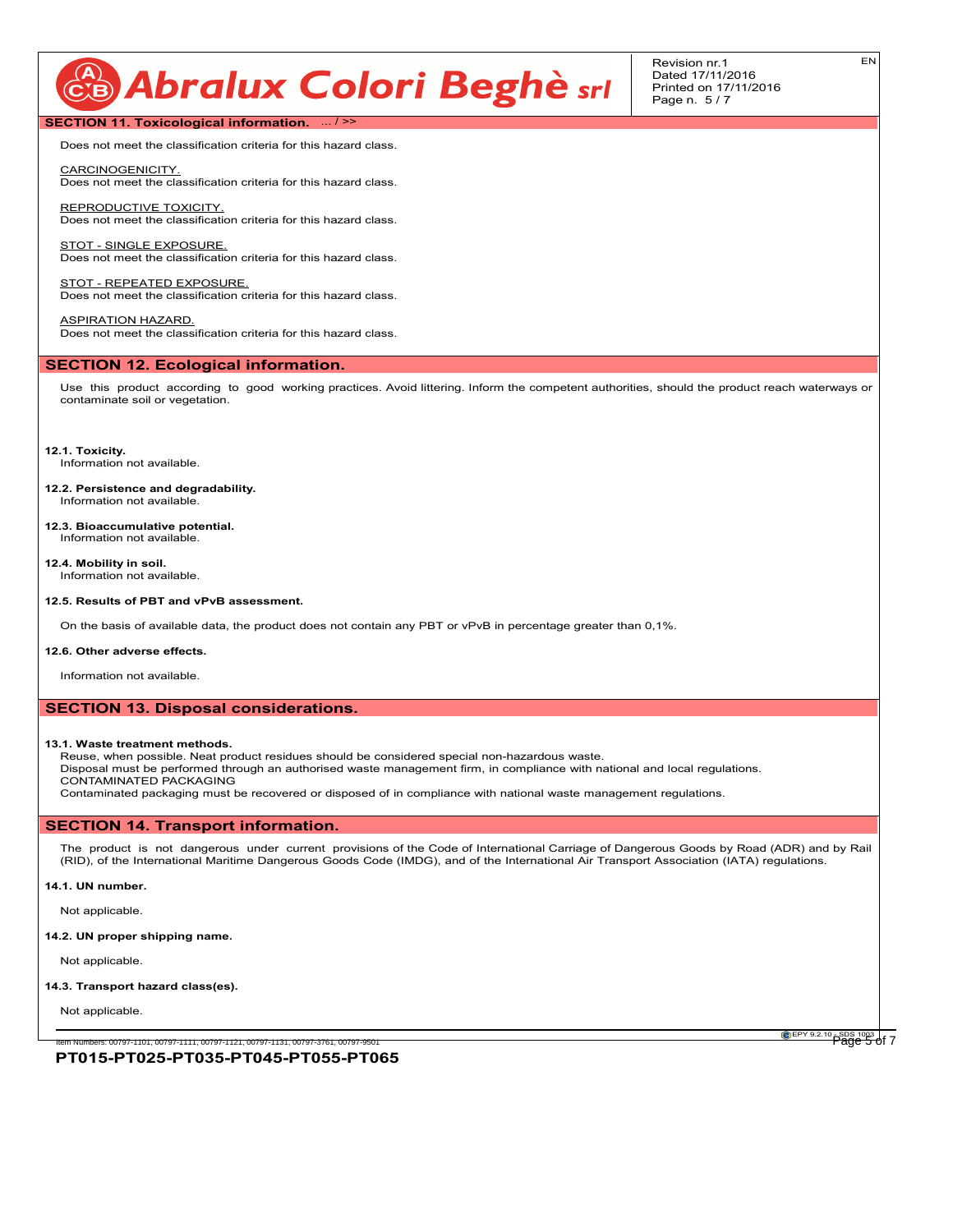

EN

## **SECTION 14. Transport information.** ... / >>

**14.4. Packing group.**

Not applicable.

**14.5. Environmental hazards.**

Not applicable.

**14.6. Special precautions for user.**

Not applicable.

**14.7. Transport in bulk according to Annex II of Marpol and the IBC Code.**

Information not relevant.

### **SECTION 15. Regulatory information.**

#### **15.1. Safety, health and environmental regulations/legislation specific for the substance or mixture.**

Seveso Category - Directive 2012/18/EC: None.

Restrictions relating to the product or contained substances pursuant to Annex XVII to EC Regulation 1907/2006. None.

Substances in Candidate List (Art. 59 REACH).

On the basis of available data, the product does not contain any SVHC in percentage greater than 0,1%.

Substances subject to authorisarion (Annex XIV REACH). None.

Substances subject to exportation reporting pursuant to (EC) Reg. 649/2012:

Substances subject to the Rotterdam Convention: None.

Substances subject to the Stockholm Convention: None.

Healthcare controls. Information not available.

VOC (Directive 2004/42/EC) : Decorative effect coatings.

#### **15.2. Chemical safety assessment.**

No chemical safety assessment has been processed for the mixture and the substances it contains.

## **SECTION 16. Other information.**

LEGEND:

None.

- ADR: European Agreement concerning the carriage of Dangerous goods by Road
- CAS NUMBER: Chemical Abstract Service Number
- CE50: Effective concentration (required to induce a 50% effect) - CE NUMBER: Identifier in ESIS (European archive of existing substances)
- 
- CLP: EC Regulation 1272/2008 - DNEL: Derived No Effect Level
- EmS: Emergency Schedule
- 
- GHS: Globally Harmonized System of classification and labeling of chemicals - IATA DGR: International Air Transport Association Dangerous Goods Regulation
- IC50: Immobilization Concentration 50%
- 
- IMDG: International Maritime Code for dangerous goods
- IMO: International Maritime Organization
- INDEX NUMBER: Identifier in Annex VI of CLP

**PT015-PT025-PT035-PT045-PT055-PT065** em Numbers: 00797-1101, 00797-1111, 00797-1121, 00797-1131, 00797-3761, 00797-951

**EPY 9.2.10** SDS 1003 of 7